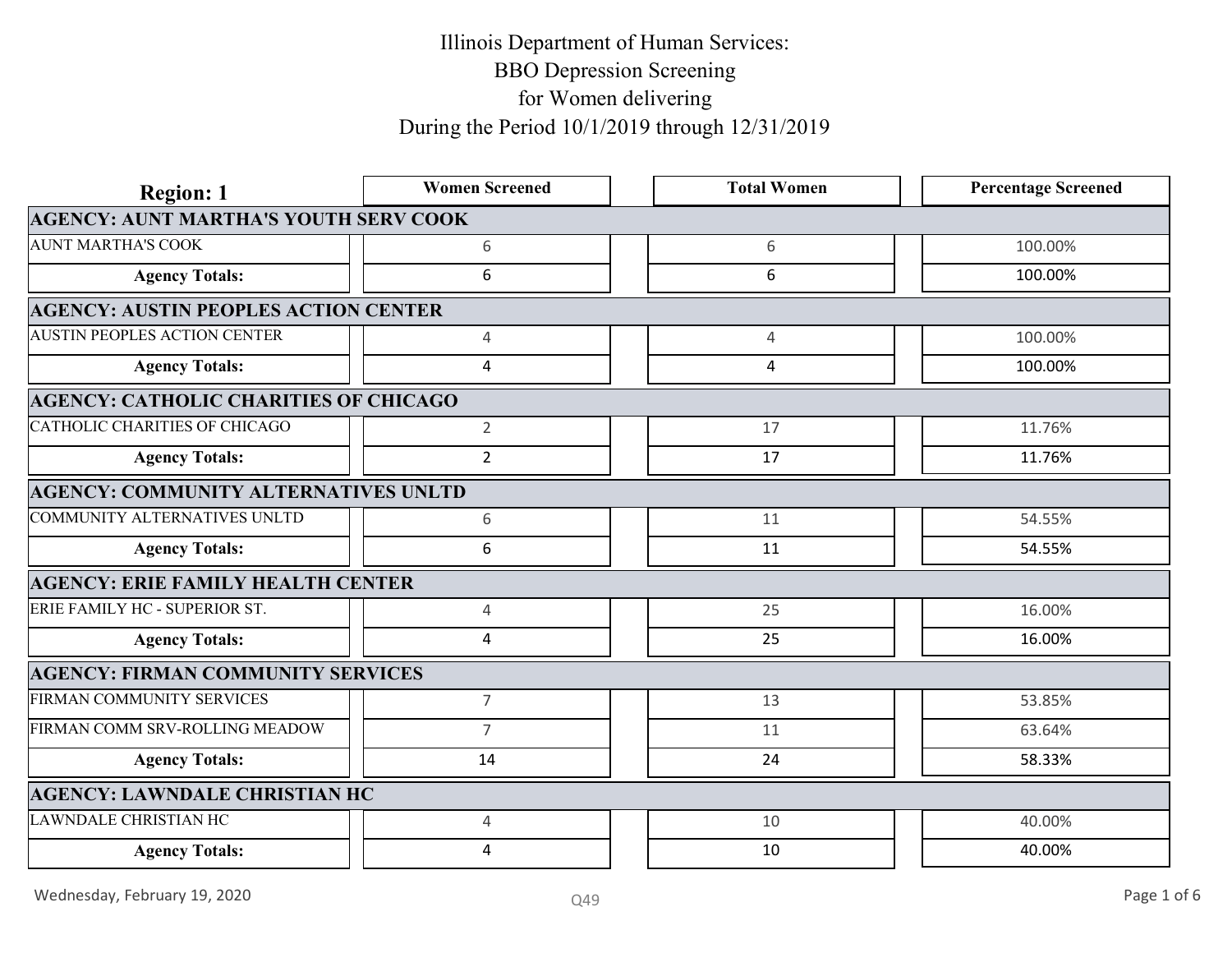| <b>Women Screened</b>                         | <b>Total Women</b> | <b>Percentage Screened</b> |
|-----------------------------------------------|--------------------|----------------------------|
| <b>AGENCY: NEAR NORTH HS - WINFIELD MOODY</b> |                    |                            |
| 14                                            | 16                 | 87.50%                     |
| 14                                            | 16                 | 87.50%                     |
| <b>AGENCY: SINAI COMMUNITY INSTITUE</b>       |                    |                            |
|                                               |                    | 54.55%                     |
|                                               | 11                 | 54.55%                     |
| 60                                            | 124                | 48.39%                     |
|                                               |                    |                            |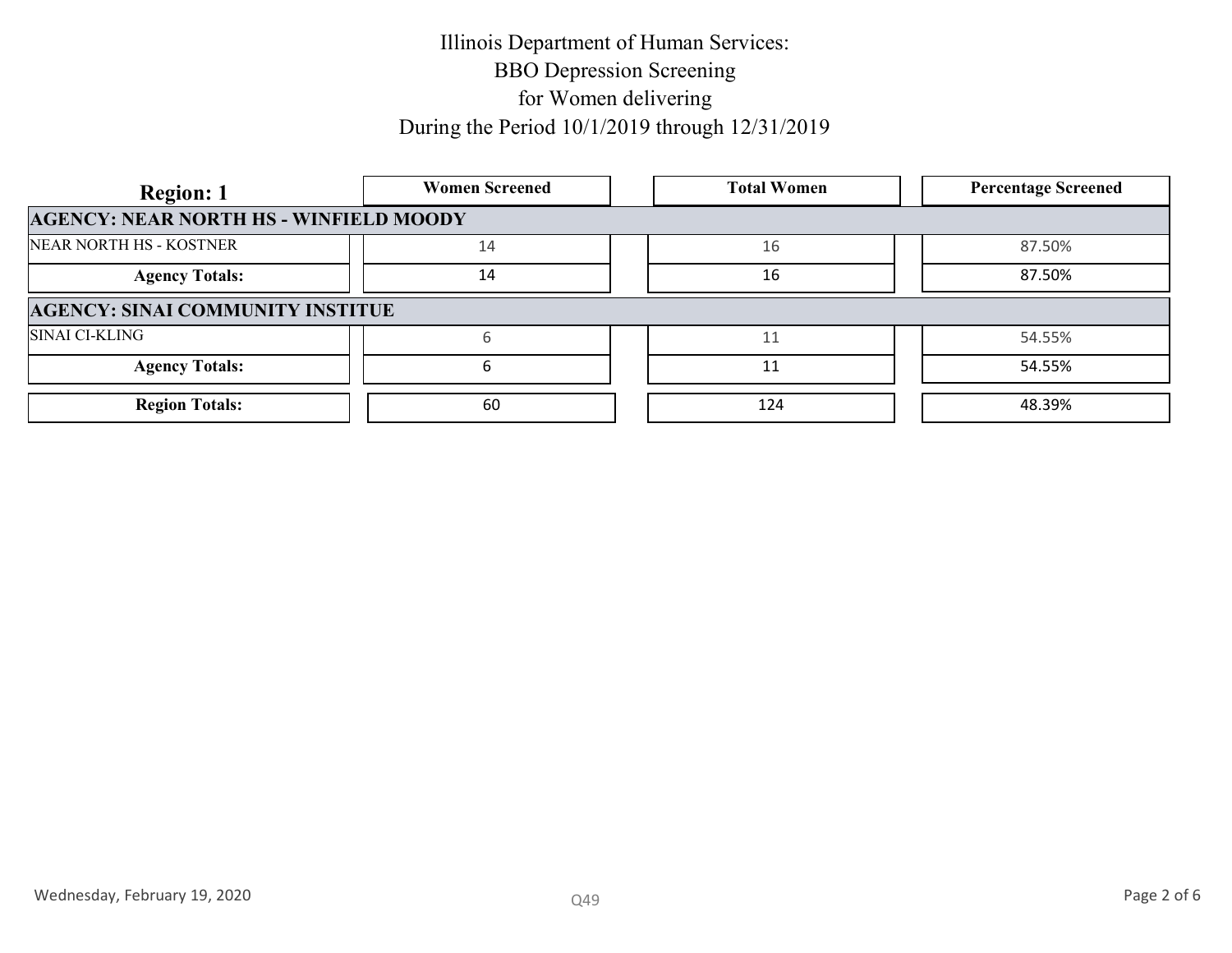| <b>Region: 2</b>             | <b>Women Screened</b> | <b>Total Women</b> | <b>Percentage Screened</b> |  |
|------------------------------|-----------------------|--------------------|----------------------------|--|
| <b>AGENCY: DUPAGE CHD</b>    |                       |                    |                            |  |
| <b>DUPAGE CHD - WHEATON</b>  | 14                    | 16                 | 87.50%                     |  |
| <b>Agency Totals:</b>        | 14                    | 16                 | 87.50%                     |  |
| <b>AGENCY: WILL CHD</b>      |                       |                    |                            |  |
| WILL CHD                     | 26                    | 30                 | 86.67%                     |  |
| <b>Agency Totals:</b>        | 26                    | 30                 | 86.67%                     |  |
| <b>AGENCY: WINNEBAGO CHD</b> |                       |                    |                            |  |
| WINNEBAGO CHD                | $5\phantom{.0}$       | $5\phantom{.0}$    | 100.00%                    |  |
| <b>Agency Totals:</b>        | $5\phantom{.}$        | 5                  | 100.00%                    |  |
| <b>Region Totals:</b>        | 45                    | 51                 | 88.24%                     |  |
|                              |                       |                    |                            |  |
|                              |                       |                    |                            |  |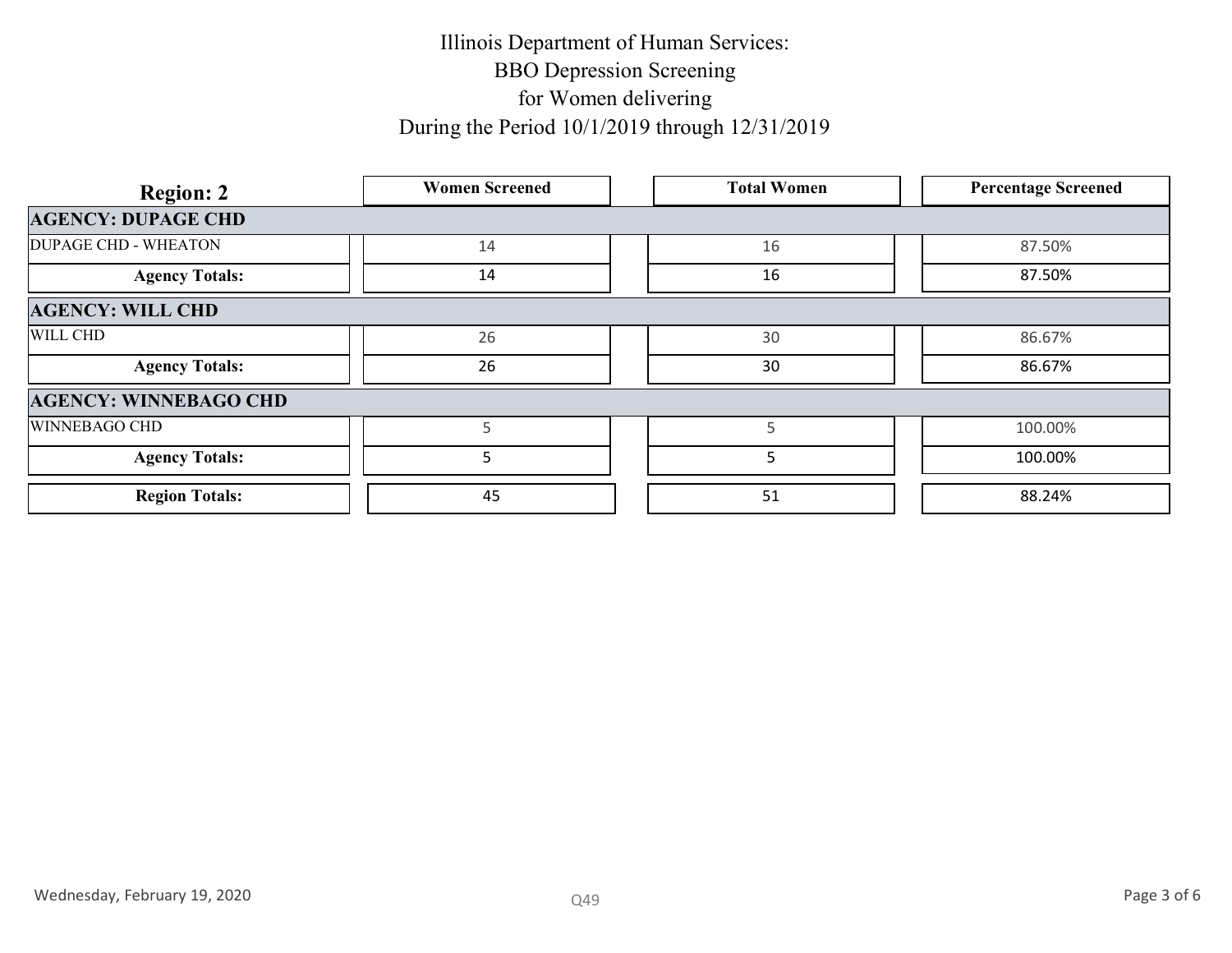| <b>Region: 3</b>              | <b>Women Screened</b> | <b>Total Women</b> | <b>Percentage Screened</b> |
|-------------------------------|-----------------------|--------------------|----------------------------|
| <b>AGENCY: LIVINGSTON CHD</b> |                       |                    |                            |
| LIVINGSTON CHD                | $2^{\circ}$           | $\overline{2}$     | 100.00%                    |
| <b>Agency Totals:</b>         | $2^{\circ}$           | $\overline{2}$     | 100.00%                    |
| <b>AGENCY: MASON CHD</b>      |                       |                    |                            |
| <b>MASON CHD</b>              | $\overline{2}$        | $\mathbf{3}$       | 66.67%                     |
| <b>Agency Totals:</b>         | $\overline{2}$        | $\mathbf{3}$       | 66.67%                     |
| <b>AGENCY: MCLEAN CHD</b>     |                       |                    |                            |
| MCLEAN CHD                    | 4                     | $\overline{7}$     | 57.14%                     |
| <b>Agency Totals:</b>         | $\overline{4}$        | $\overline{7}$     | 57.14%                     |
| <b>AGENCY: TASC</b>           |                       |                    |                            |
| <b>TASC</b>                   | $\mathbf{3}$          | $\mathbf{3}$       | 100.00%                    |
| <b>Agency Totals:</b>         | $\overline{3}$        | $\mathbf{3}$       | 100.00%                    |
| <b>AGENCY: TAZEWELL CHD</b>   |                       |                    |                            |
| <b>TAZEWELL CHD</b>           | $\mathbf 0$           | $\mathbf{1}$       | 0.0%                       |
| <b>Agency Totals:</b>         | $\mathbf 0$           | $\mathbf{1}$       | $0.0\%$                    |
| <b>Region Totals:</b>         | 11                    | 16                 | 68.75%                     |
|                               |                       |                    |                            |
| Wednesday, February 19, 2020  | Q49                   |                    | Page 4 of 6                |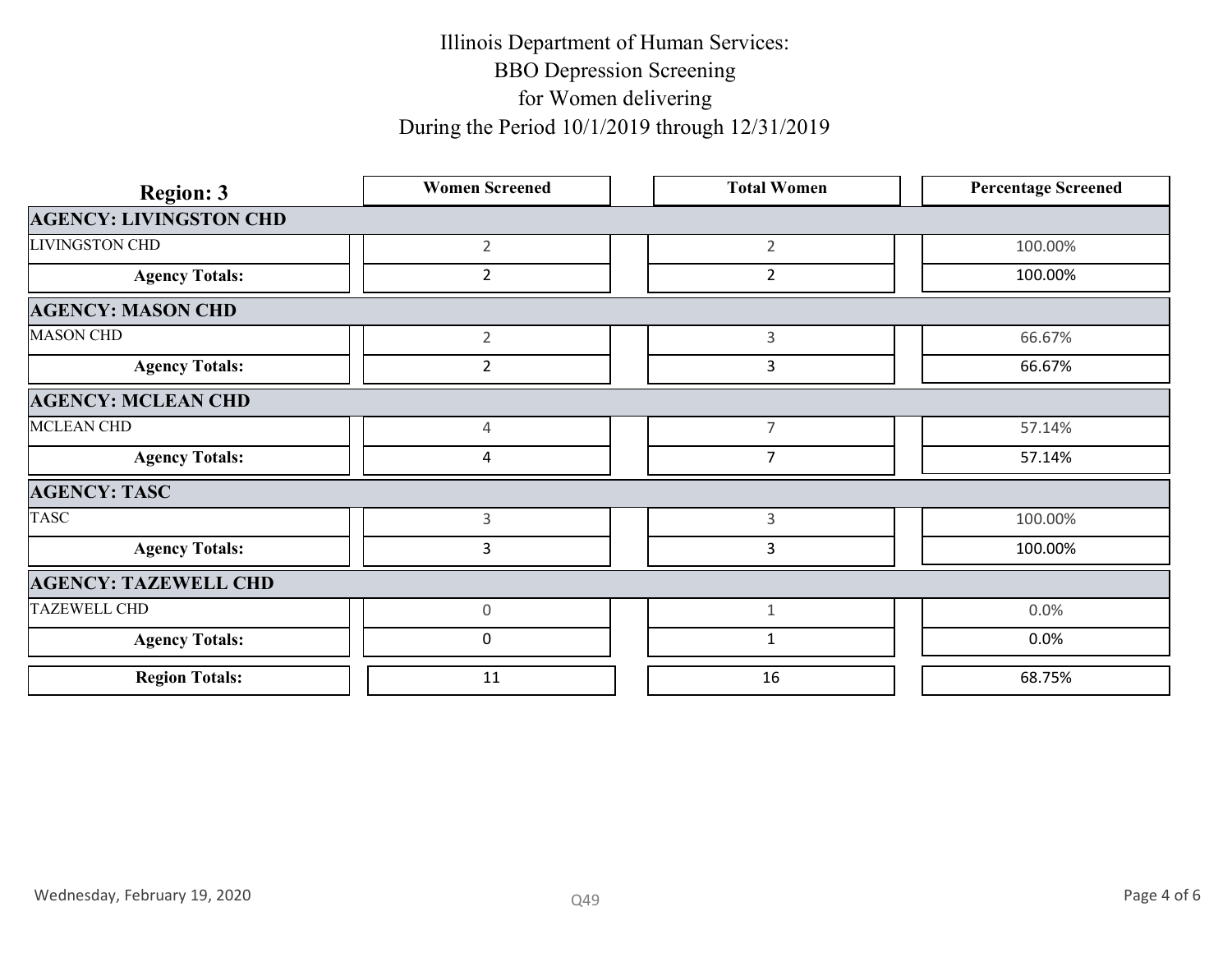| <b>Region: 4</b>            | <b>Women Screened</b> | <b>Total Women</b> | <b>Percentage Screened</b> |
|-----------------------------|-----------------------|--------------------|----------------------------|
| <b>AGENCY: ADAMS CHD</b>    |                       |                    |                            |
| <b>ADAMS CHD</b>            | $5\phantom{.0}$       | $5\phantom{.0}$    | 100.00%                    |
| <b>Agency Totals:</b>       | $5\phantom{.}$        | $5\phantom{.0}$    | 100.00%                    |
| <b>AGENCY: MACON CHD</b>    |                       |                    |                            |
| <b>MACON CHD</b>            | $\overline{2}$        | $\mathsf{3}$       | 66.67%                     |
| <b>Agency Totals:</b>       | $\overline{2}$        | $\overline{3}$     | 66.67%                     |
| <b>AGENCY: SANGAMON CHD</b> |                       |                    |                            |
| <b>SANGAMON CHD</b>         | $\mathsf{O}\xspace$   | $\mathbf{1}$       | 0.0%                       |
| <b>Agency Totals:</b>       | $\mathbf 0$           | $1\,$              | $0.0\%$                    |
| <b>Region Totals:</b>       | $\overline{7}$        | $\boldsymbol{9}$   | 77.78%                     |
|                             |                       |                    |                            |
|                             |                       |                    |                            |